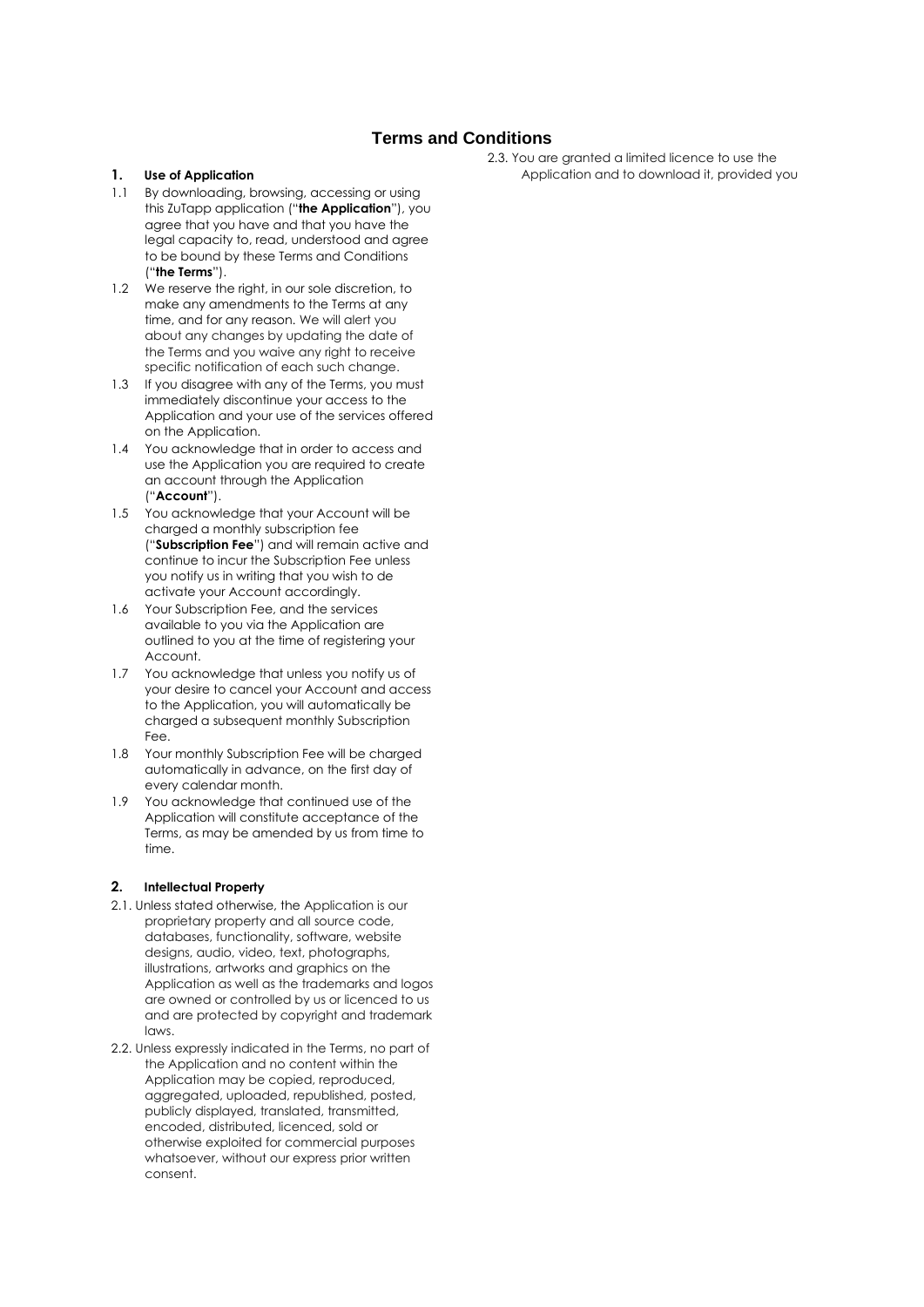are eligible to use the Application and you have properly gained access to it.

#### **3. Your**

# **Obligations** 3.1. You:

- i. Must ensure all registration information you submit through the Application is true, accurate, current, and complete;
- ii. Must maintain the accuracy of such registration information and promptly update such information as necessary;
- iii. Must ensure all documents uploaded to the Application are accurate and current;
- iv. Must maintain the accuracy of any documents uploaded and promptly update these if and when necessary;
- v. Must not use the Application for any illegal or unauthorised purposes;
- vi. Must not use the Application to upload, depict or promote offensive or illegal material or behaviour;
- vii. Must not use the Application to display or promote racism, hatred, bigotry or any other violent or offensive material or behaviour;
- viii.Must ensure that your use of the Application will not violate any applicable law or regulation;
- ix. Must not access or use the Application for any purpose other than for what we make the Application available for;
- x. Must not decompile, reverse engineer, disassemble, attempt to derive the source code of or decrypt the Application;
- xi. Must not make any modifications whatsoever to the Application;
- xii. Must not use the Application for creating a product, service or software that is directly or indirectly competitive with or in any way a substitute for the Application.

## **4. Our Rights**

#### 4.1. We:

- i. Reserve the right to monitor the Application for violations of the Terms; ii. May take appropriate legal action against anyone who, in our sole discretion, violates the law or these Terms;
- iii. May, in our sole discretion and without limitation, remove any material uploaded or posted in the Application that we believe violates the law or these Terms without notice or liability;
- iv. May, in our sole discretion and without limitation, refuse, restrict access to, limit

the availability of, or disable the Application as a consequence of a breach of the Terms or for any reason at

- our absolute discretion;
- v. May remove the Application or otherwise disable any and all files and content in our sole discretion and without limitation, notice, or liability;
- vi. May otherwise manage the Application in a manner designed to protect our rights and property and to facilitate the proper functioning of the Application.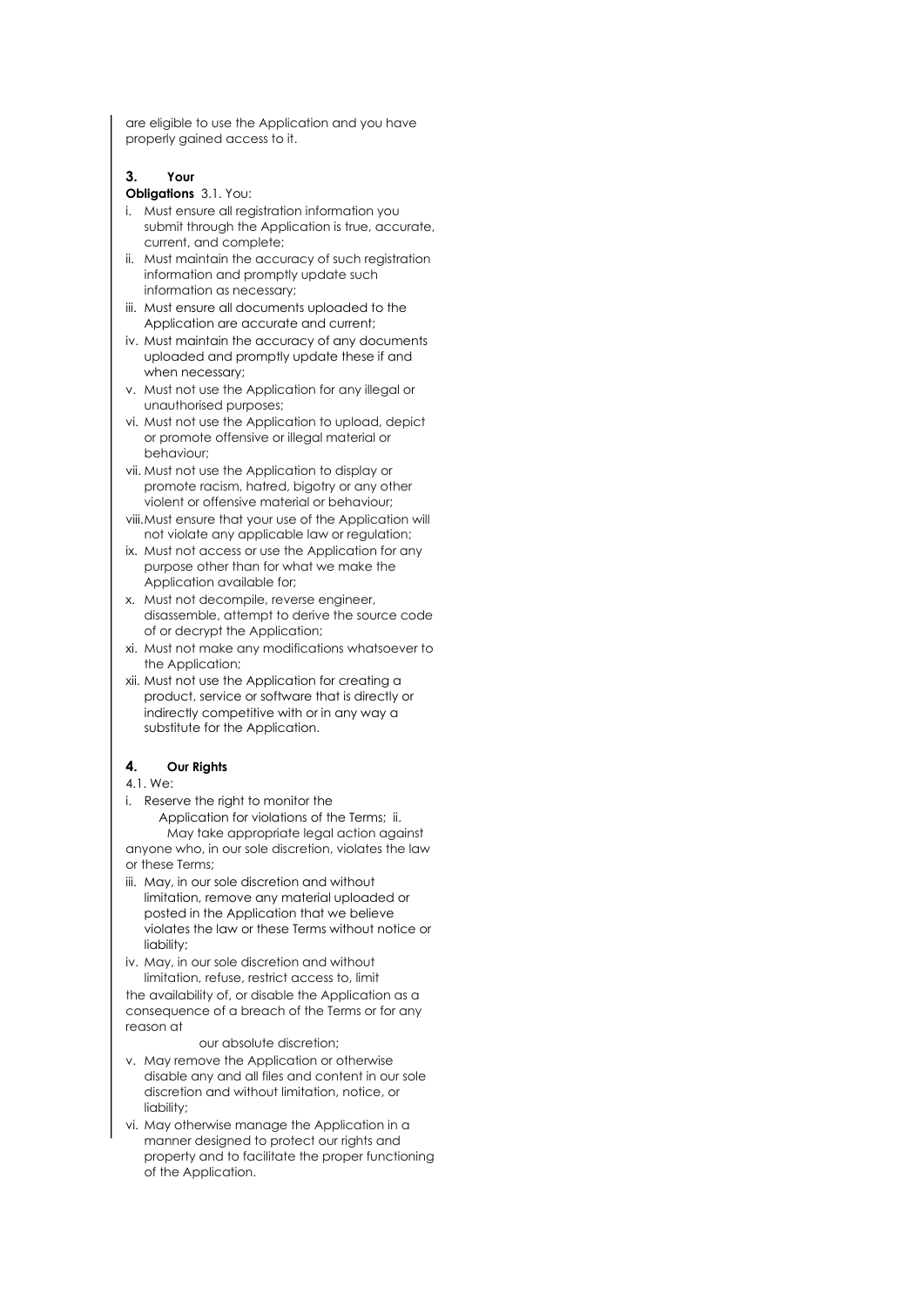vii. May suspend your access to your Account and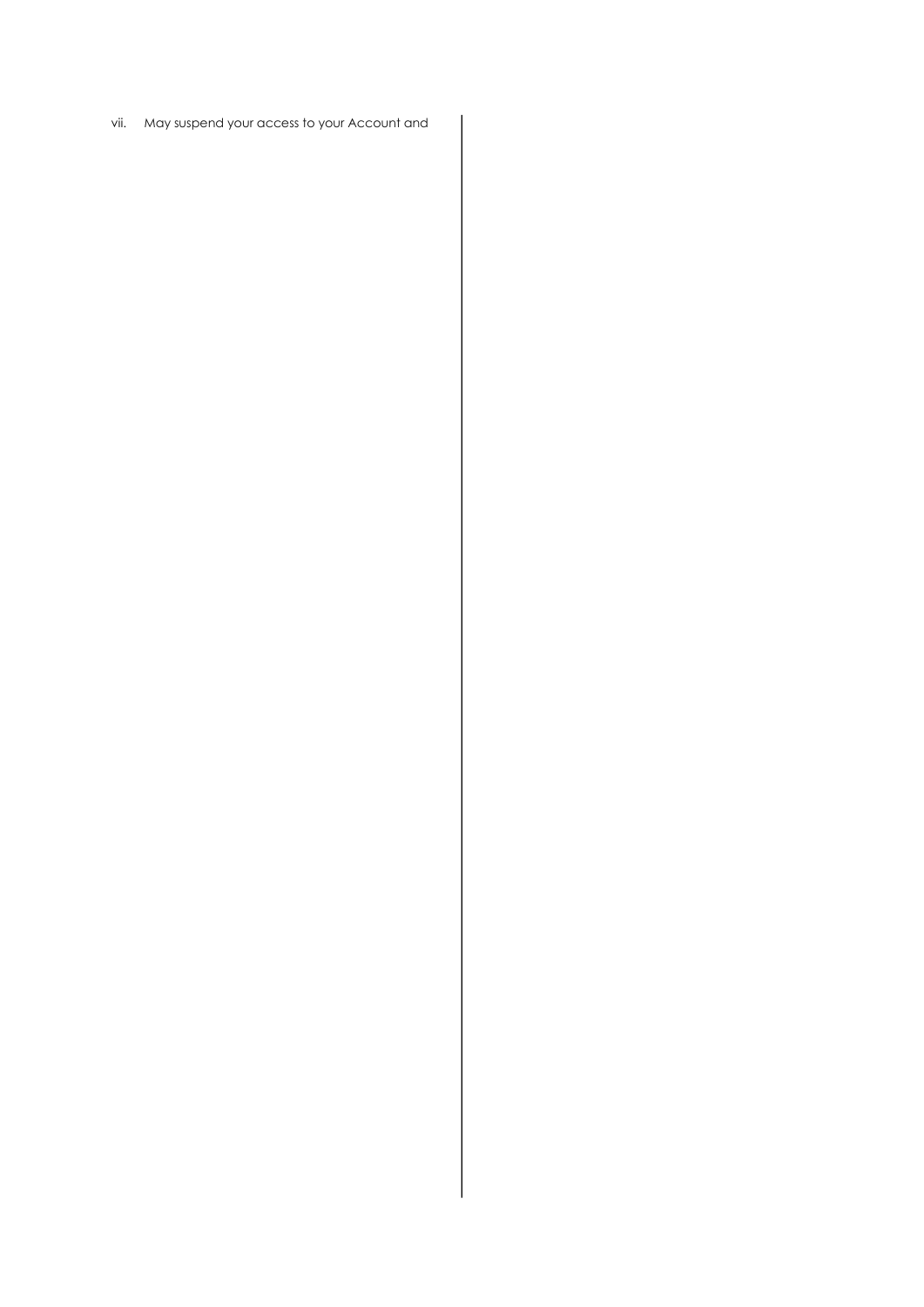the Application in the event that your Subscription Fee is not paid within five(5) days of receiving notice from us that it is outstanding.

# **5. Disclaimer**

- 5.1. You agree that your use of the Application and the services provided therein will be at your sole risk
- 5.2. We make no representations or warranties regarding the accuracy or completeness of the Application's content, any documents stored or viewed within the Application, or the content of any websites linked to this Application or the services provided in the Application and we will assume no liability or responsibility for:
	- i. Any errors, mistakes, or inaccuracies of content and materials contained in the Application; ii. Personal injury or property damage, of any nature whatsoever, resulting from your access and use of the Application or the services provided by the Application;
	- iii. Any unauthorized access to or use of our secure servers and/or any and all personal information and/or financial information stored therein;
	- iv. Any interruption or cessation of transmission to or from the Application including any bugs or viruses or the like which may be transmitted thought the Application by any third party; and/or
	- v. Any errors or omissions in any content or material or for any loss or damage of any kind incurred as a result of the use of any content posted, transmitted, or otherwise made available via the Application.
	- 5.3. We do not warrant, endorse, guarantee, or assume responsibility for any product or service advertised or offered by a third party through the Application and we will not be a party to or in any way be responsible for monitoring any transaction between you and any third-party providers of products or services.
	- 5.4. We do not claim ownership over any material you upload to the Application, however by uploading and submitting the material to the Application you grant us an irrevocable, nonexclusive, royalty free, and world wide licence to use the material.

## **6. Exclusion and limitation of liability**

- 6.1. We do not warrant that the Application will always be accessible, uninterrupted, timely, secure, error free or free from computer virus or other invasive or damaging code or that the Application will not be affected by any acts of God or other force majeure events, including inability to obtain or shortage of necessary materials, equipment facilities, power or telecommunications, lack of telecommunications equipment or facilities and failure of information technology or telecommunications equipment or facilities.
- 6.2. We shall not be liable for any acts or omissions of any third parties howsoever caused, and for

any direct, indirect, incidental, special, consequential or punitive damages, howsoever caused, resulting from or in connection with the Application and the services offered in the Application, your access to, use of or inability to use the Application or the services offered therein, reliance on or downloading from the Application and/or services, or any delays, inaccuracies in the information or in its transmission including but not limited to damages for loss of business or profits, use, data or other intangible, even if we have been advised of the possibility of such damages. 6.3. We are not intended to support or carry Emergency Alerts to any Emergency Services or to directly or indirectly act as an emergency broadcast services product. Neither we nor our representatives will be liable for any claim, damage, loss, injury, or wrongful death and you will hold us harmless against any and all such claims arising from or relating to the inability to use the Application to contact Emergency Services or to use the Application as an emergency services broadcast platform. 6.4. Location services accessed through the Application may be inaccurate and you assume all responsibility and risk when using this service on the Application and exempt us and our agents for all and any liability when using the location services available through the Application.

- 6.5. You agree to defend, indemnify, and hold us harmless, including our subsidiaries, affiliates, and all of our respective officers, agents, partners, and employees, from and against any loss, damage, liability, claim, or demand, including reasonable legal costs and expenses, made by any third party due to or arising out of: i. your use of the Application; ii. your breach of these Terms; iii. your violation of the rights of a third party, including but not limited to intellectual property rights;
	- 6.6. Regardless of any other provision of this agreement, our total liability to you under any indemnities that we have given you in relation to your use of the Application will not exceed your Subscription Fee.

# **7. Confidentiality and Privacy Policy**

- 7.1. We are committed to respecting your right to privacy and protecting your personal information and are bound by the National Privacy Principles in the Privacy Act 1988 (Commonwealth) as well as other applicable laws and codes affecting your personal information.
- 7.2. We acknowledge that we receive information from you regarding your qualifications, current insurance certificates, compliance documentation and other personal information as required. We are obliged to treat this information in accordance with National Privacy Principles in the Privacy Act 1988 (Commonwealth) as well as other applicable laws and codes affecting your personal information.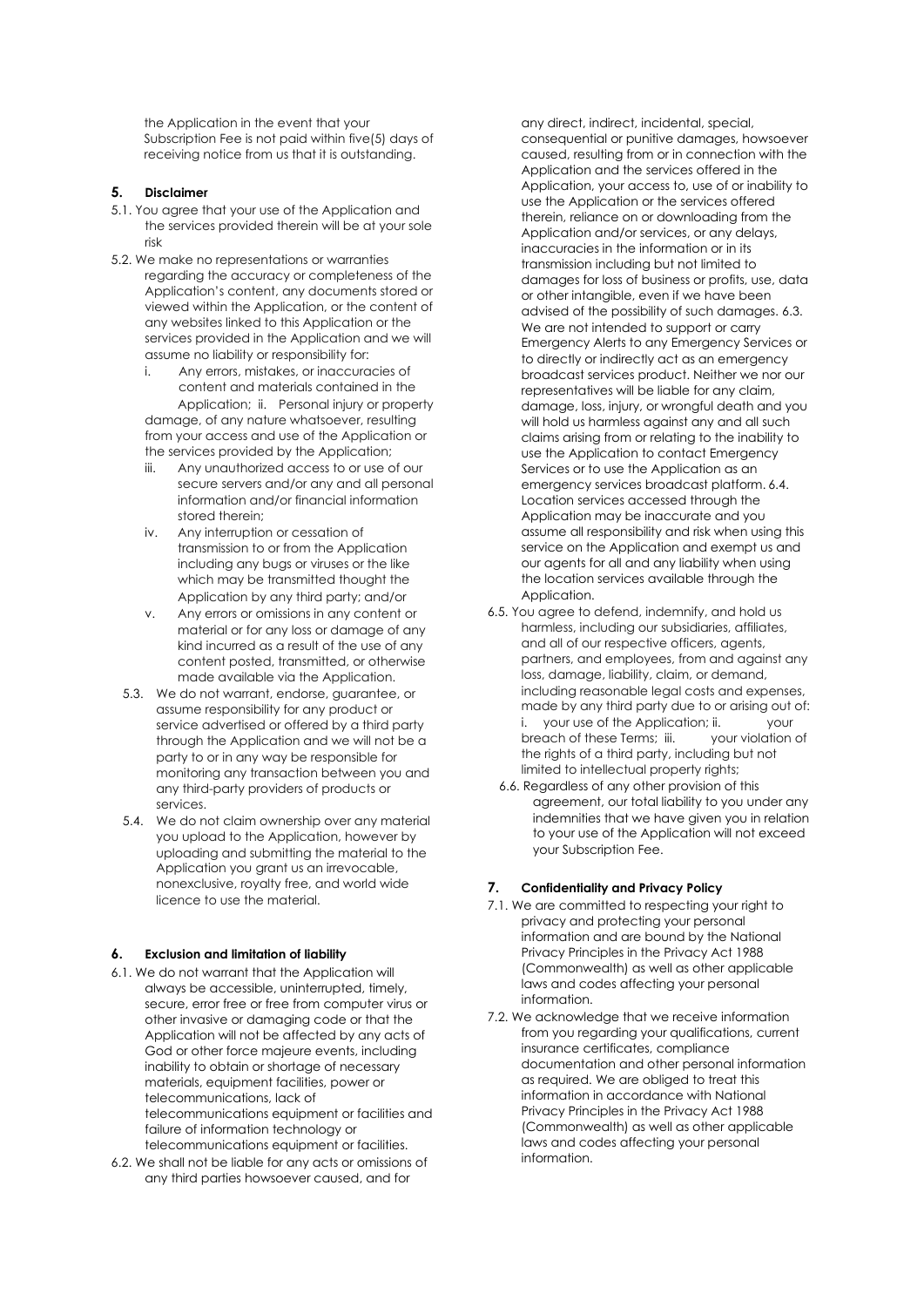7.3. We aim to make sure that all information we collect, use or disclose is accurate, complete and up-to-date. We will take reasonable steps to make sure this is the case. If you believe that information that has been stored on the

Application is no longer accurate, complete or up to date it is your responsibility to let us know and update it accordingly.

- 7.4. We store information in different ways, including in paper and electronic form. The security of your personal information is important to us and we take reasonable steps to protect it from misuse and loss and unauthorised access, modification or disclosure. We take care to ensure that the information provided by you is protected. We have electronic security systems in place, including the use of data encryption. User identifiers, passwords or other access codes are also used to control access to our client's information.
- 7.5. By using the Application, you agree to be bound by our Privacy Policy, which is set out below.
- 7.6. By accessing the Application and continuing to use the services offered by the Application, you are deemed to have consented to our use and disclosure of your personal information in the manner prescribed in this Privacy Policy.
- 7.7. We reserve the right to amend this Privacy Policy from time to time, as we deem fit. If you disagree with any part of this Privacy Policy, you must immediately discontinue your access to the Application.
- 7.8. As part of our services offered through the Application we collect, use and in some cases disclose information about you to third parties and we have developed this Privacy Policy in order for you to understand how we collect, use, communicate, disclose and made use of your personal information when you use the Application.
- 7.9. In the course of your use of the Application we may collect the following personal information: i. Your full name; ii. Address; iii. Email address; iv. Photo identification;

v. Telephone number; and/or vi. Any other information required by us or our third party agents to ensure the services granted by the Application may be carried out including, but not limited to , your qualifications, current insurance certificates and compliance documentation.

- 7.10 We collect and use your personal information to provide access and engage with you in relation to the services granted by the Application;
- 7.11 We may disclose your personal information to third party agents and service providers automatically, without requesting your permission, to enable us to provide you access to the services granted by the Application and for other compatible purposes or as otherwise required by law;
- 7.12 We will protect your personal information by reasonable security safeguards against loss or theft, as well as unauthorized access, disclosure, copying, use or modification; and
- 7.13 We are committed to conducing our business in accordance with these principles in order to ensure that your confidential and personal information is protected and maintained.